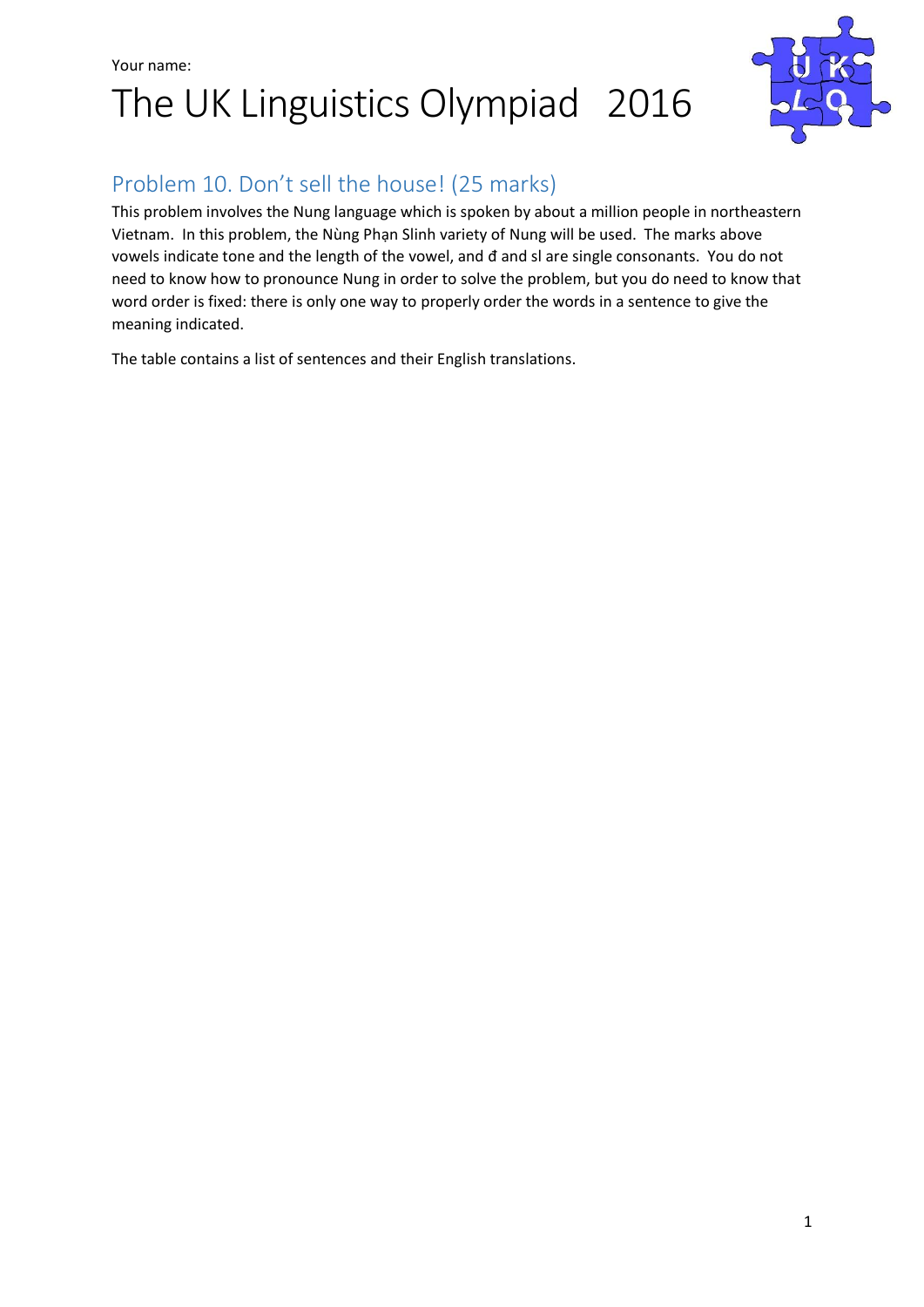## Your name: The UK Linguistics Olympiad 2016



| 1. Cáu ca vửhn nhahng kíhn.                | I was about to continue to eat it.                     |
|--------------------------------------------|--------------------------------------------------------|
| 2. Cáu cháhn slờng páy mi?                 | Do I truly want to go?                                 |
| 3. Cáu mi slày kíhn.                       | I don't have to eat it.                                |
| 4. Cáu ngám hẻht pehn tế.                  | I did it like that just now.                           |
| 5. Cáu tan đohc hảhn mưhng.                | I only saw you.                                        |
| 6. Cáu vửhn nhahng bô sạhm tảhng hẻht hơn. | I also continue to build the house alone.              |
| 7. Da kíhn!                                | Don't eat it!                                          |
| 8. Da khải hơn!                            | Don't sell the house!                                  |
| 9. Mưhn chớng ca cháhn fải khải.           | Then she truly was about to have to sell it.           |
| 10. Mưhn mi cháhn đày non.                 | She truly can't sleep.                                 |
| 11. Mưhn náhc-thày chớng bô sạhm kíhn.     | Then she also just previously ate it.                  |
| 12. Mưhng náhc-thày slờng tảhng páy.       | You wanted to go alone just previously.                |
| 13. Cáu cháhn đày non.                     |                                                        |
| 14. Da páy non!                            |                                                        |
| 15. Mưhn bô sạhm mi slờng hẻht hơn mi?     |                                                        |
| 16. Mưhn ngám bô sạhm páy hơn.             |                                                        |
| 17.                                        | I wasn't about to eat it just previously.              |
| 18.                                        | She didn't have to eat it alone like that just<br>now. |
| 19.                                        | The house truly can't eat you.                         |
| 20.                                        | Then were you also about to go just<br>previously?     |

**Question 10.1** Write the missing translations in the table in the answer paper.

**Question 10.2.** Explain as clearly and concisely as you can the main features of Nung that you discovered and how you discovered them. [Your answer to this question will only be marked if your script is shortlisted.]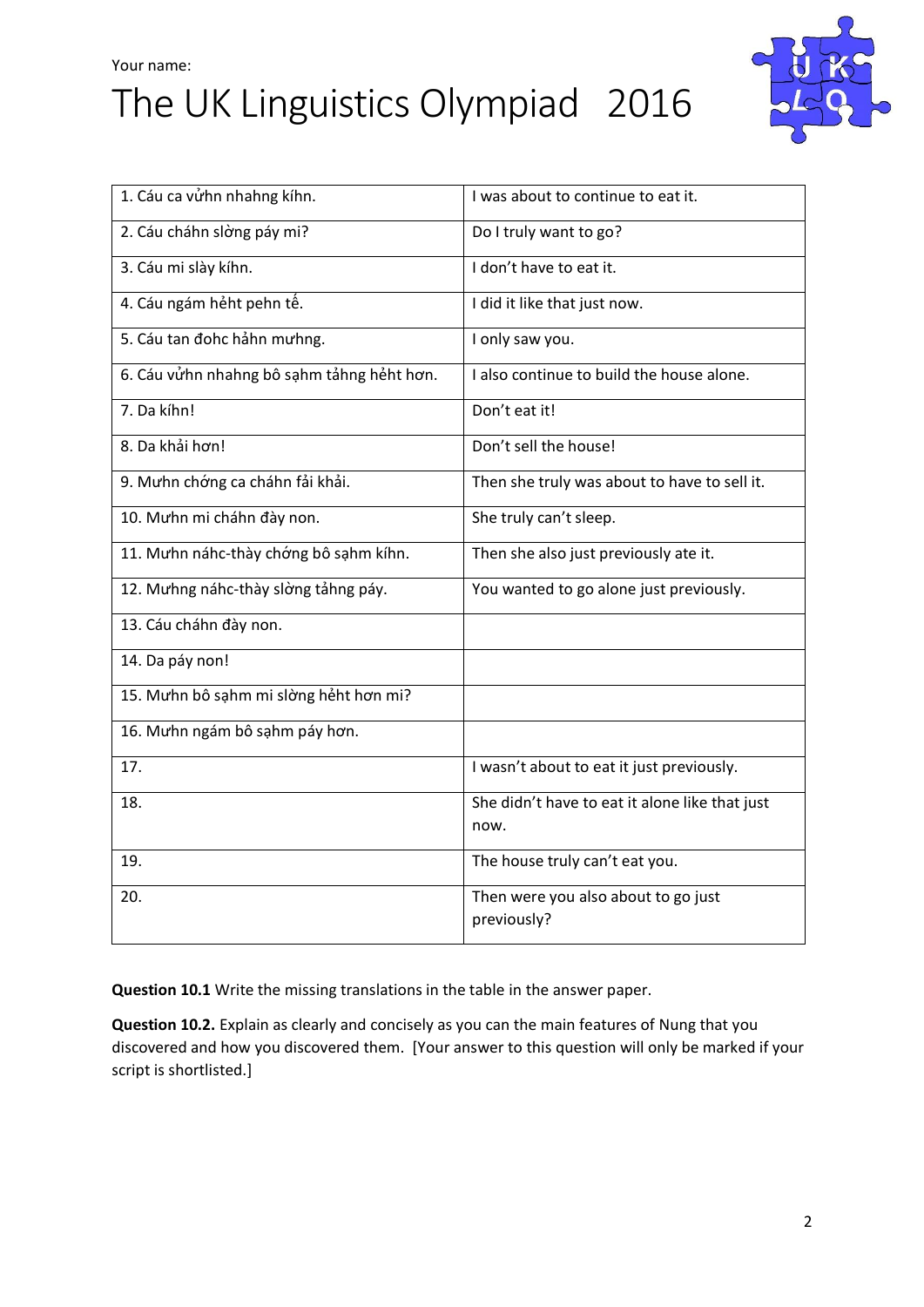

## Problem 10. Don't sell the house! (25 marks)

#### **10.1.**

| <b>Nung</b> | <b>English</b> |
|-------------|----------------|
| 17.         | 13.            |
| 18.         | 14.            |
| 19.         | 15.            |
| 20.         | 16.            |

**10.2.** Explain as clearly and concisely as you can the main features of Nung that you discovered and how you discovered them.

**If your answer runs over to an extra sheet, please write your name on the sheet and tick here:**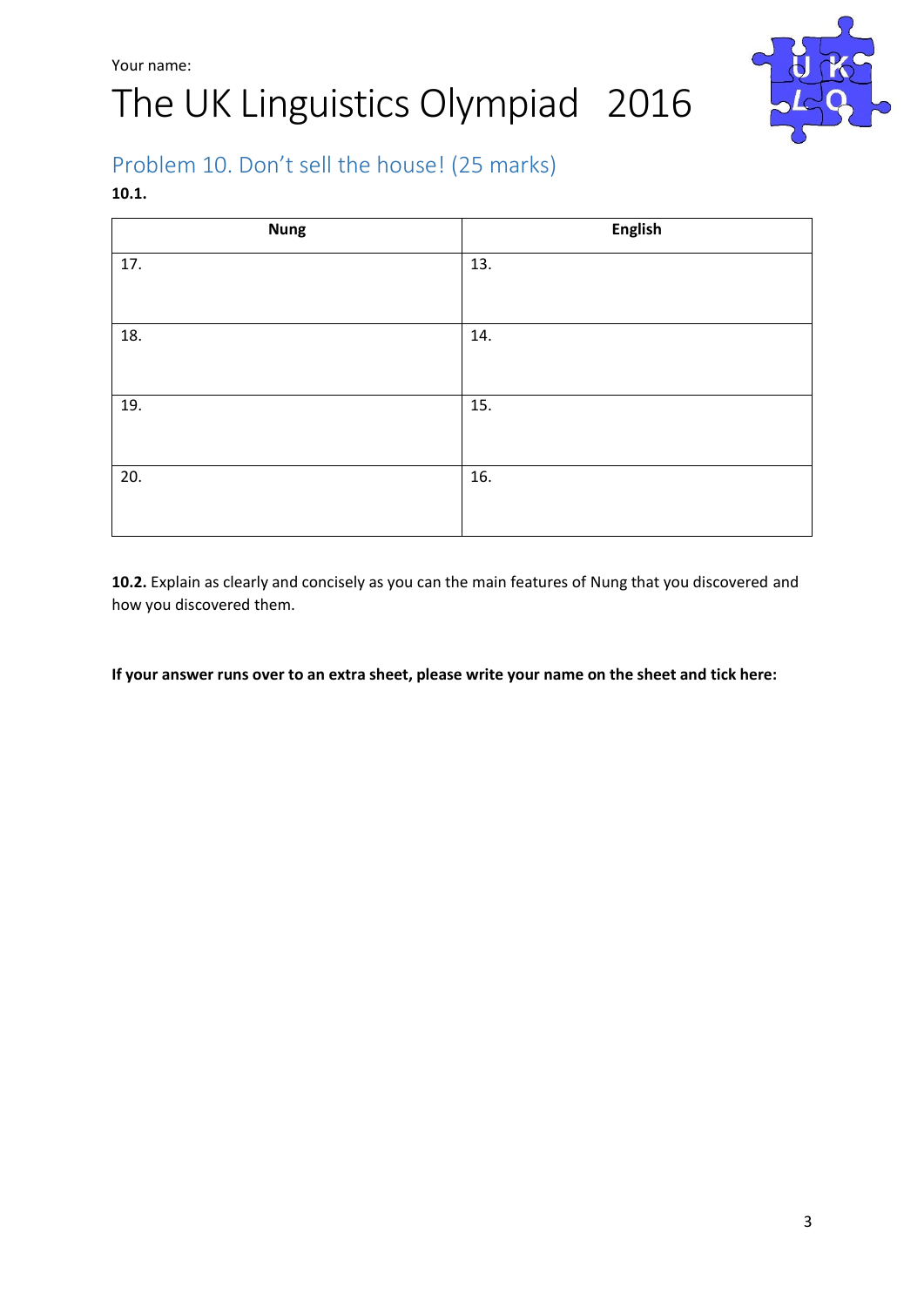

## Problem 10. Don't sell the house! (25 marks)

#### **10.1.**

| <b>Nung</b>                                         | <b>English</b>                                |
|-----------------------------------------------------|-----------------------------------------------|
| 17. Cáu náhc-thày ca mi kíhn. (5)                   | 13. I can truly sleep.                        |
| 18. Mư hn ngám mi slày tả hng kí hn pehn tế. (8)    | 14. Don't go (to/and) sleep!                  |
| 19. Hơn mi cháhn đày kíhn mư hng. (6)               | 15. Is she also unwilling to build the house? |
| 20. Mưhng náhc-thày chớng ca bô sạhm páy<br>mi? (8) | 16. She also went home/to the house just now. |

#### **10.2.** Open-ended analysis of Nung. **(Don't try to mark this!)**

Scoring: Question 10.1 (max = 35)

- One point for each correct Nung **word**. (Maximums per sentence are shown, so max = 27.)
	- $\circ$  In Nung, the order of words is crucial so a word is wrong if it is in the wrong position. So:
		- B A where A B is correct: only one word is correct
		- A Z where A B ...Z is correct: both words are correct
		- **accept correct words so as to maximize the score.**
	- o But accept Nung misspellings.
	- o Treat a compound (e.g. náhc-thày) as a single word.
- Two points for each correct English **sentence**. (Max = 8)
	- o One point with one wrong word-meaning.
	- o Accept English alternatives that convey roughly the same meaning, especially if they include the same words but in a different order. (E.g. 'build a house' is expressed literally in Nung as 'do a house', so this could be accepted.)
	- o Ignore minor misspellings or tense changes.

#### Comment

This is a problem about syntax, and specifically about the order of words in a clause. As explained in the introduction, Nung word order is fixed, meaning that for a given sentence with a given meaning, there is only one correct way to order the words.

- The word-order rules distinguish the following elements also found in English:
	- o the subject (e.g. *We really like them.*)
	- o the main verb (e.g. *We really like them.*)
	- o the object (e.g. *We really like them.*)
	- o an adverb (e.g. *We really like them.*)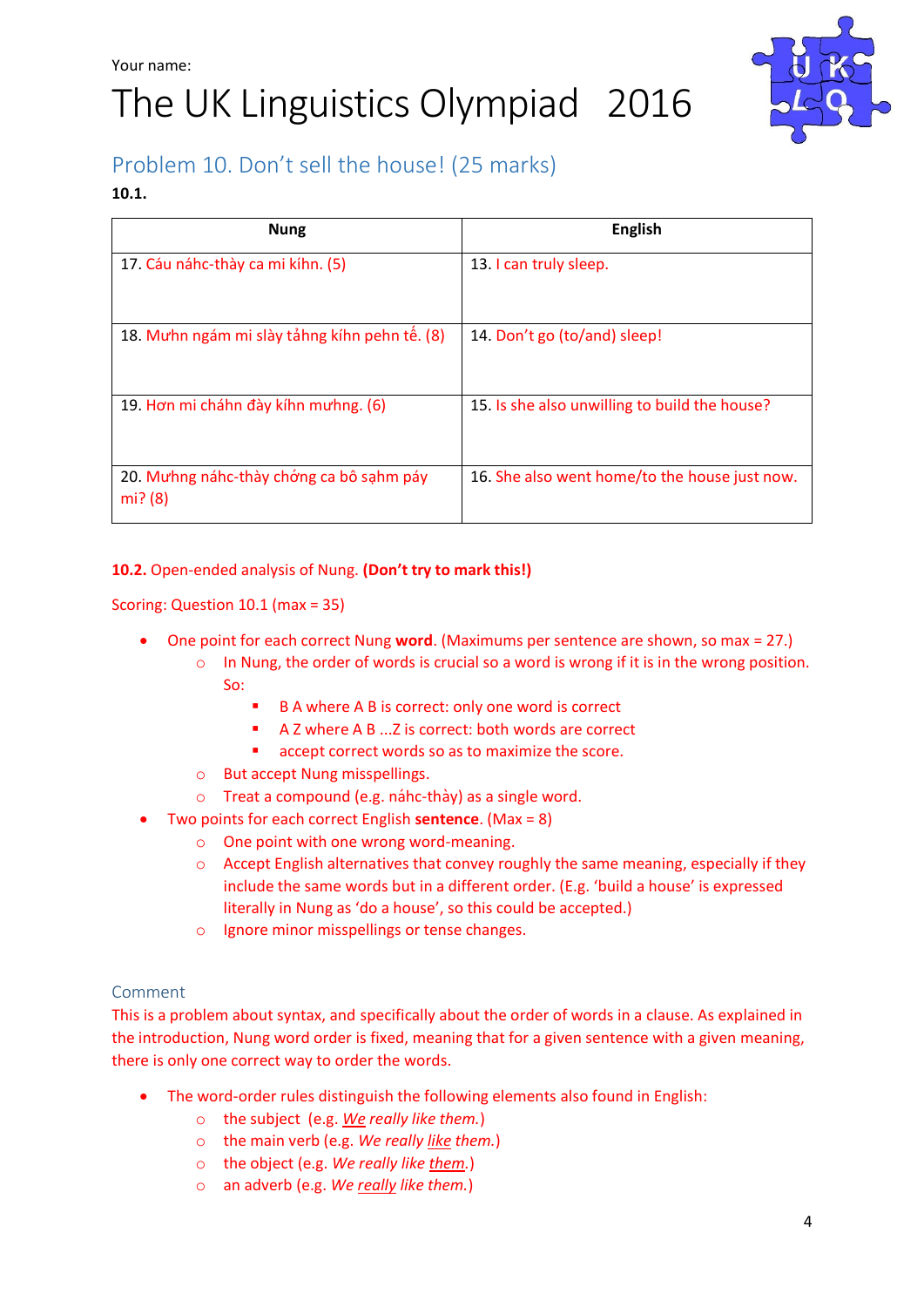

- There is also a question-marker *mi*.
- The only permitted order of these elements is this:
	- $\circ$  subject adverb verb object question-marker
- But there can be many adverbs, whose order is also fixed (see below).
- Objects:
	- o 'it' as an object is left unsaid but implied.
	- o 'Like that' is treated as an object in terms of word order.

If two or more adverbs occur together, they have to follow the order shown in this table:

| náhc-thày          | ngám        | chớng | ca          | vửhn<br>nhahng | bô<br>sahm | mi  | cháhn | $sl\grave{\sigma}$ ng /<br>slày / fải / đày      | tảhng |
|--------------------|-------------|-------|-------------|----------------|------------|-----|-------|--------------------------------------------------|-------|
| just<br>previously | just<br>now | then  | about<br>to | continue<br>to | also       | not | truly | want $/$ [don't]<br>have to / have<br>to $/$ can | alone |

In addition, we know that *da* 'don't' and *tan đohc* 'only' both occur before the verb, but in our data, no other adverbs occur in the same sentence as *da* or *tan đohc*, so it is unclear what the correct order should be.

#### *Strategy for solving the problem*

The main challenge of the problem is to identify the correct positioning of adverbs, which always occur in a fixed order.

- A strategy for discovering this is to list all the orderings attested (e.g. *ca vửhn nhahng* in #1), and merge those to create a comprehensive order for all the adverbs provided.
- Crucially, it is necessary to also consider the Nung sentences provided without translations in order to clarify where in the pattern the adverb *ngám* lies.

A secondary challenge is to map Nung sentences onto English ones: not only the word order but also the meaning may differ slightly. For example, in Nung 'build a house' is expressed as 'do house'. For the purposes of this problem, small differences in translation that represent equally valid interpretations of a Nung or English sentence are allowed as long as they follow proper Nung or English word order.

Here is a further list of Nung words used in the problem:

| cáu  |           |
|------|-----------|
| hảhn | see       |
| hẻht | do, build |